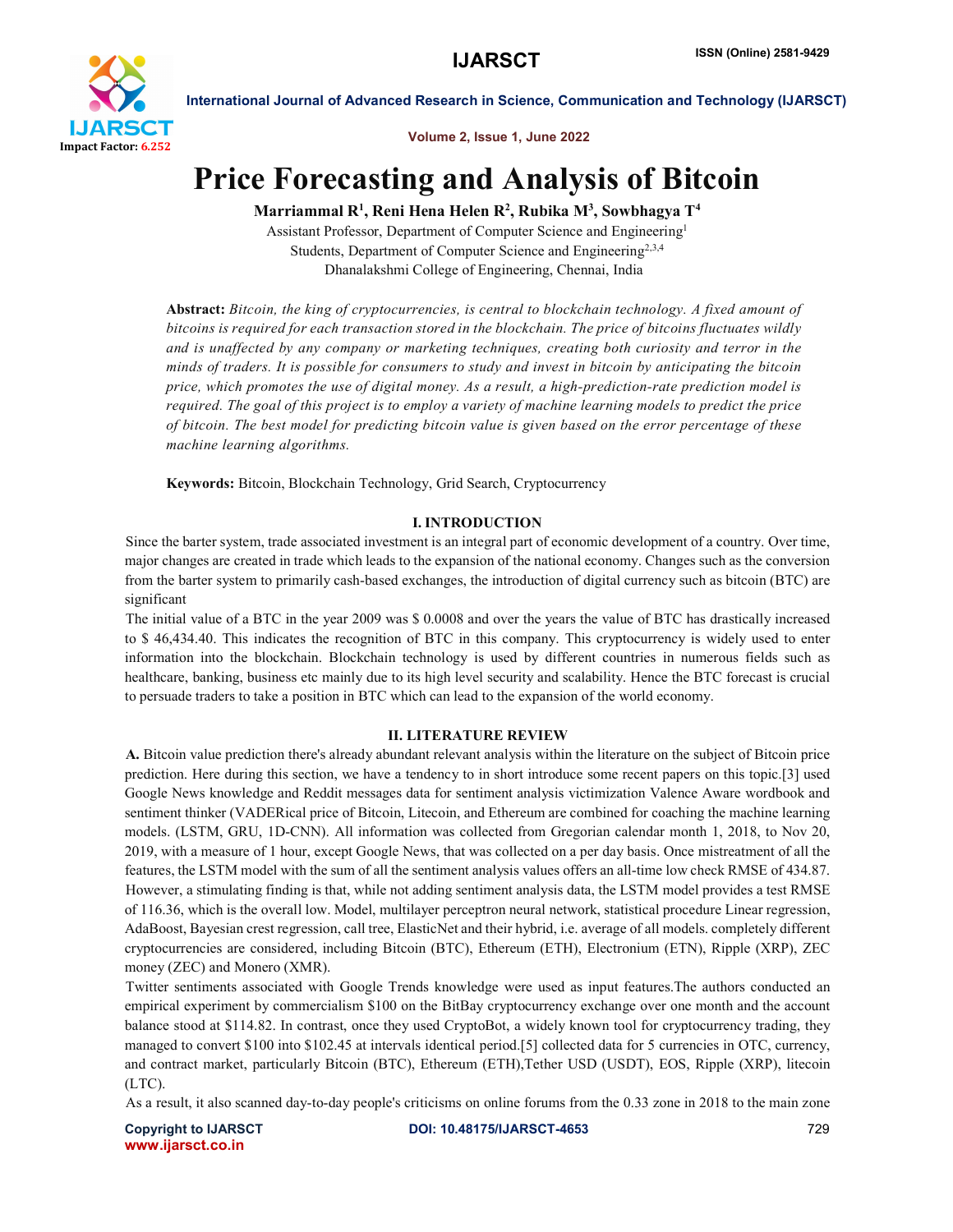

### Volume 2, Issue 1, June 2022

in 2019. The specific statistical objects consist of the content material and the amount of title, comments, responses and time of publication. . They concluded that the LSTM version performs very well and adding comment sentiment can greatly improve the accuracy of the prediction. Additionally, customers consult buying and selling records and comment records 1-7 days earlier than when making buying and selling decisions. [6] examined Bitcoin's debit predictability, use of BTC-USD intraday yields, and investor sentiment and investor interest as measured by StockTwits records. They also don't forget an ability opposite to causation - returns that impact investor sentiment - by running Granger causation tests. The end result indicates that the sentiment element is statistically vast once they don't forget the delay of up to 15 minutes, and investor interest, measured by the full amount of messages over a given time frame, doesn't always impact. significantly on the performance of Bitcoin.

B. Impact of COVID-19 on the financial market Some research has targeted the impact of COVID-19 on the inventory market. [7] tested the effect of COVID-19 on rising inventory markets.It determined that the negative effect decreased steadily and everything started to decrease with the help of the mid-April usage. It also determined that the best effect occurs in Asian markets and the least in European bull markets. [8] tested the March 2020 inventory market crash caused by the use of COVID-19. Several sectors show extraordinary influences. Shares in natural gas, food, health care and software programs achieve excessive effective returns. Shares of oil, real estate, entertainment and hospitality are falling dramatically.

[9] also tested the predictability of inventory return during the COVID-19 crisis. A new and robust Cauchy error lasso technique was followed for predictive regressions. The aftermath confirmed that corporate bonds, all levels of funding and excessive yields, had tremendous predictive power. The cryptocurrency market is similarly studied during COVID-19.

The exploration of the cryptocurrencies market potency before and once the COVID-19 pandemic through a multifractal analysis was conducted in [10]. COVID-19 was unconcealed to have an effect on the efficiency of all the 5 cryptocurrencies.

In [11], thirty six applied math tests are performed to envision for variations between periods of your time (pre- versus throughout COVID-19 pandemic samples) on the one hand, furthermore as check for differences between markets (cryptocurrencies versus stocks), on the opposite hand. Crypto currency showed more instability and more irregularity during the COVID-19 pandemic compared to international stock markets



### III. FLOW DIAGRAM

Figure 1-Flow Diagram

Copyright to IJARSCT **DOI: 10.48175/IJARSCT-4653** 730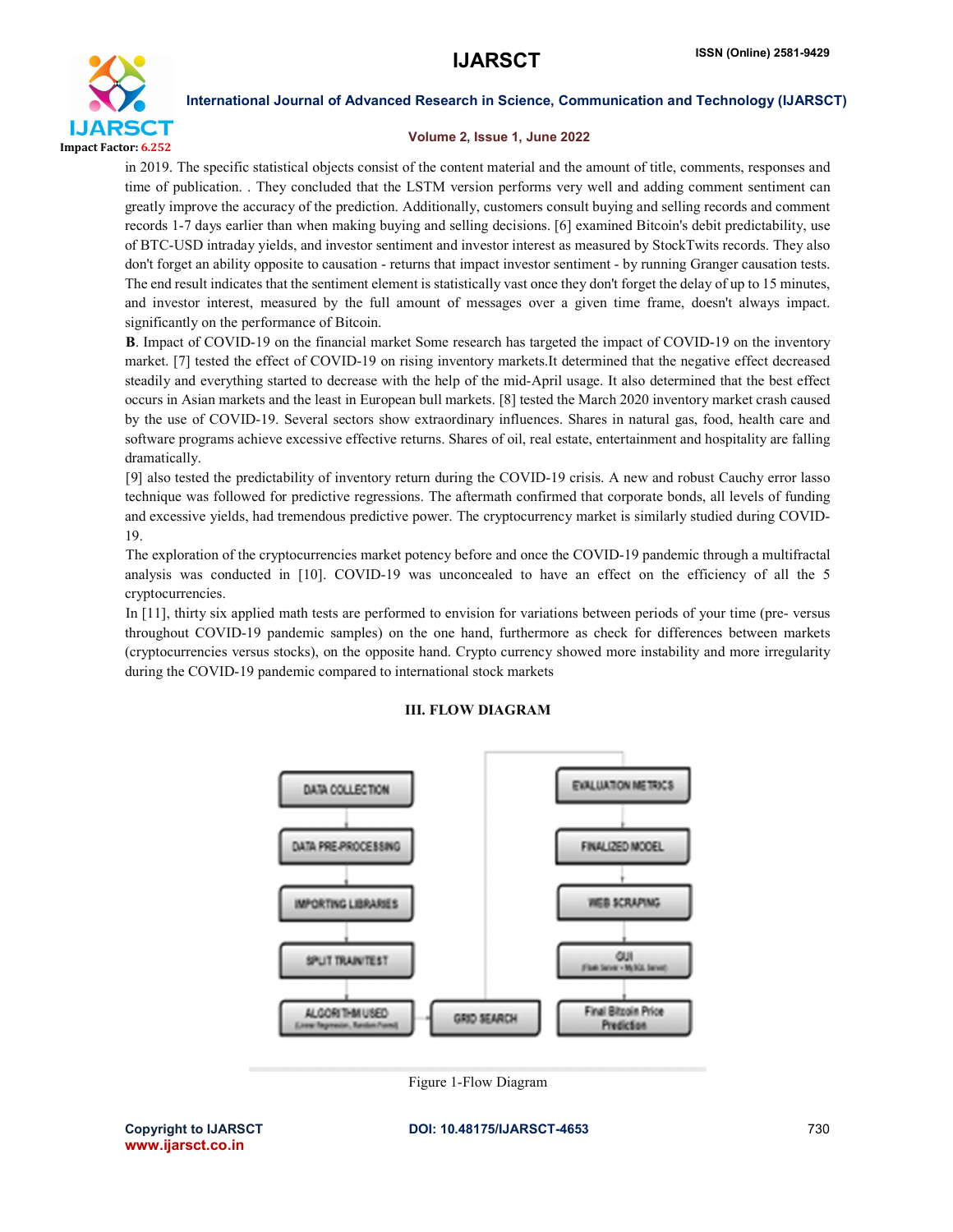

### Volume 2, Issue 1, June 2022





Figure 2-Block Diagram

### V. DATASET

The Bitcoin dataset accumulated and saved as a bitcoin.csv document is considered as a dataset, which is divided into a learning set and a control set. We have taken into account 80% of the information as the school enters so that our device knows all the teaching rules of the version. The last 20% of the information is taken into account as a control for the prediction of the final result. These technical signals are calculated using exceptional intervals which include the end of the day, 7, 30 and ninety days. End-of-day final expenses are treated as gross values.

### VI. DATA PRE-PROCESSING

Data preprocessing is a system for preparing raw records. A true international record usually contains noises, missing values, and possibly in an unusable layout that cannot be immediately used for the device to know the patterns. Data preprocessing is required to clean up records and make it appropriate for a device to know the version, which will also increase the accuracy and performance of a device to know the version. During preprocessing, the dataset was mixed and split into two sets: training set and validation set. 20% of the data was saved for validation and 80% of the data was used for training.

### VII. IMPORTING LIBRARIES

1. Pandas: Pandas is an open-source Python package most ordinarily used for knowledge science/data analysis and machine learning tasks.

2. Matplotlib: Matplotlib may be a cross-platform, knowledge visualization and graphical plotting library for Python and its numerical extension NumPy. As such, it offers a viable open supply different to MATLAB

3.Sklearn: Scikit-learn could be a free machine learning library for Python. It offers varied algorithms like support vector machine, random forests, and k-neighbors, and it additionally supports Python numerical and scientific libraries like NumPy and SciPy .

### VIII. SPLIT TRAIN/TEST DATA

The data set is divided into two parts. The first subset is known as the training data and is part of the actual data set that is fed to the machine learning model to discover and learn patterns. This is how our model is trained. The other is known as test data. The results of this correlation are used to refine the model. This iterative process is called model fitting. The correctness of the training data set or validation data set is critical to the correctness of the model. A machine language training model is a feed process involving knowledgeable nursing algorithm rules to determine and learn meaningful values for all relevant functions. In this module, we will investigate the use of a machine learning model trained with a test dataset. Quality assurance is essential to ensuring that your code works according to your requirements. All

www.ijarsct.co.in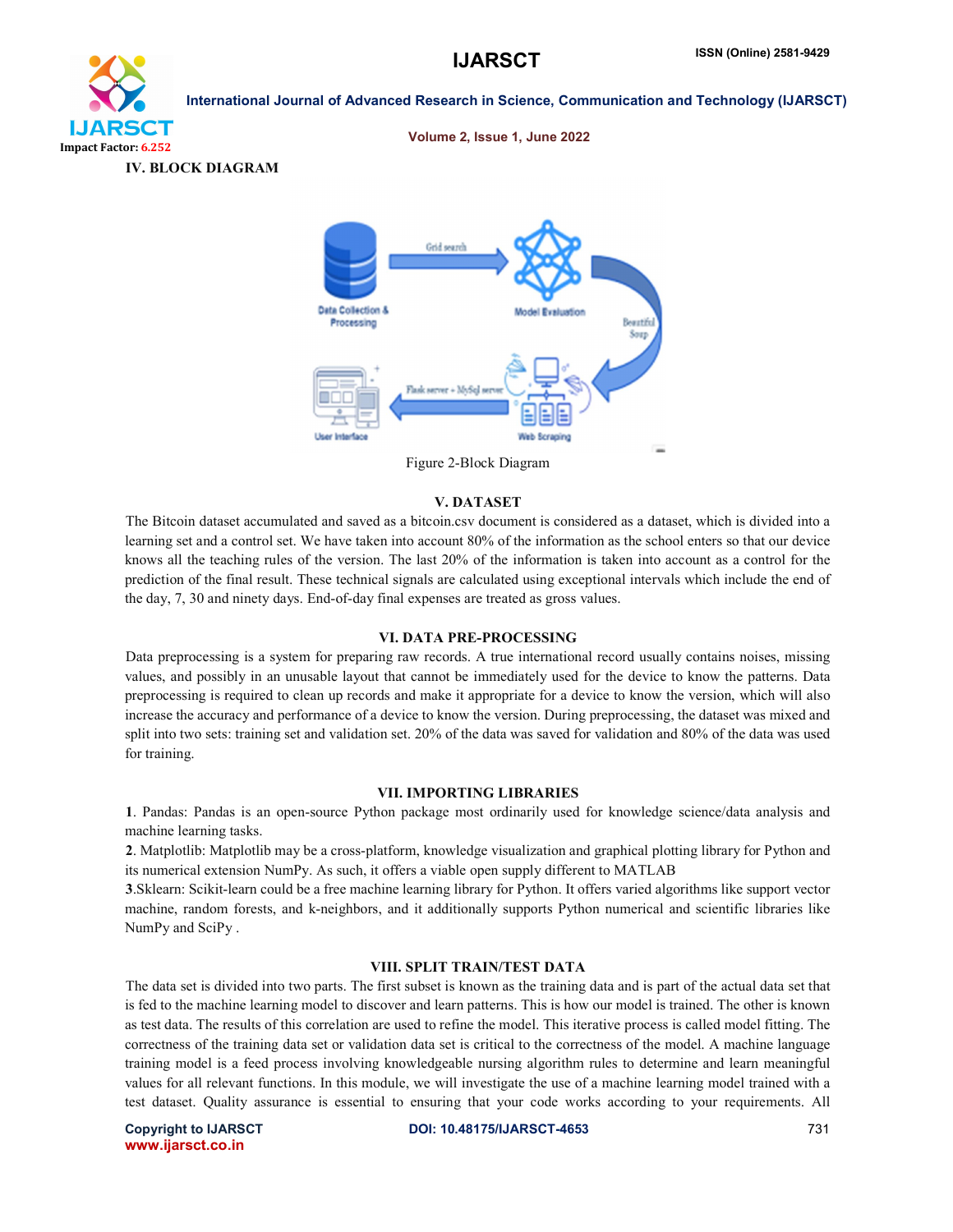

### Volume 2, Issue 1, June 2022

parameters used exclusively for program testing must be clearly specified in the specification document.

### IX. ALGORITHM USED

### A. LINEAR REGRESSION

Linear regression is the way to find a line that best fits the available data points on plot, so we can use it to predict the output values for the inputs present in the dataset that we don't have with the belief that these results will come into A simple linear regression real life example might mean that you are tracing the relationship between revenue and temperature, with a sample size for revenue as the dependent variable. In the case of multiple variable regression, you can find the relationship between temperature, pricing, and the number of workers to revenue.



Figure 3-Linear Regression Diagram

### B. RANDOM FOREST

Random Forest is a machine learning algorithm that is supervised and used for classification and regression problems. It builds a decision tree on different samples and takes their majority vote for classification and average in case of regression. The random forest model is trained to predict the closing price on the next day. At the highest level, random forest is a set of decision trees used for classification and regression activities. Once grown, each decision tree classifies an unlabeled point by voting, and the random forest carries the label or value with the most votes.

### XI. EVALUATION METRICS

The mean absolute error (MAE) is the loss function, like the MSE, it only uses the distance between the predicted and predicted values but does not consider the nth direction for this difference. The following formula is used to calculate

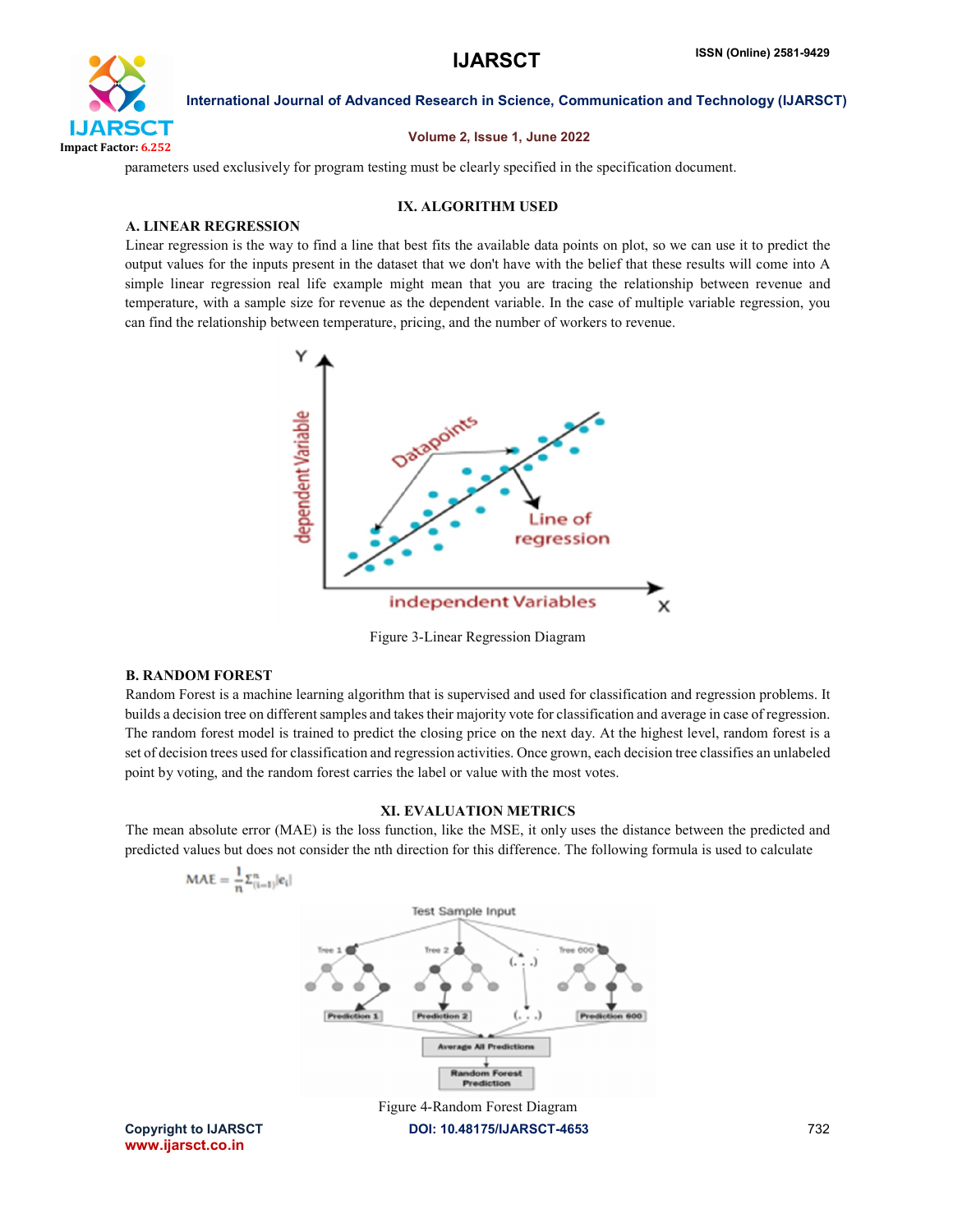

### Volume 2, Issue 1, June 2022

### GRID SEARCH

Grid Search (GS) is an ingenious approach that attempts to explore the data space in depth using a manually defined subset of hyperparameters from the search space for the selected algorithm while random search selects values for all hyperparameters independently based on their probability distribution. Fine Tuning means finding the best parameters for machine learning algorithms to improve results. Optimized planning is an effective practical step that can lead to a significant increase in the production of the random forest method. The optimal parameters can be found automatically in the grid search.



### Figure 5-Grid Search

The mean square error between the predicted and expected values. The following formula used to calculate

$$
MSE = \frac{1}{n} \Sigma_{(i=1)}^n (e_i^2)
$$

Root Mean Squared Error (RMSE) : If the effect of the MSE is derived, another loss function is constructed as the "square root of error" which is briefly shown with RMSE.

$$
\text{RMSE} = \sqrt{\frac{1}{n}\Sigma_{(i=1)}^n(e_i^2)}
$$

### XII. FINALIZED MODEL

The finalized model shows that bitcoin price prediction is efficient using random forest regression algorithm comparing with linear regression algorithm. our proposed outperforms existing work accuracy.

In Mean Square Errors (MSE), the values are positive. It also has a more significant impact on large errors. The loss function computes



Figure 6-Accuracy in Linear regression algorithm

www.ijarsct.co.in

Copyright to IJARSCT **DOI: 10.48175/IJARSCT-4653** 733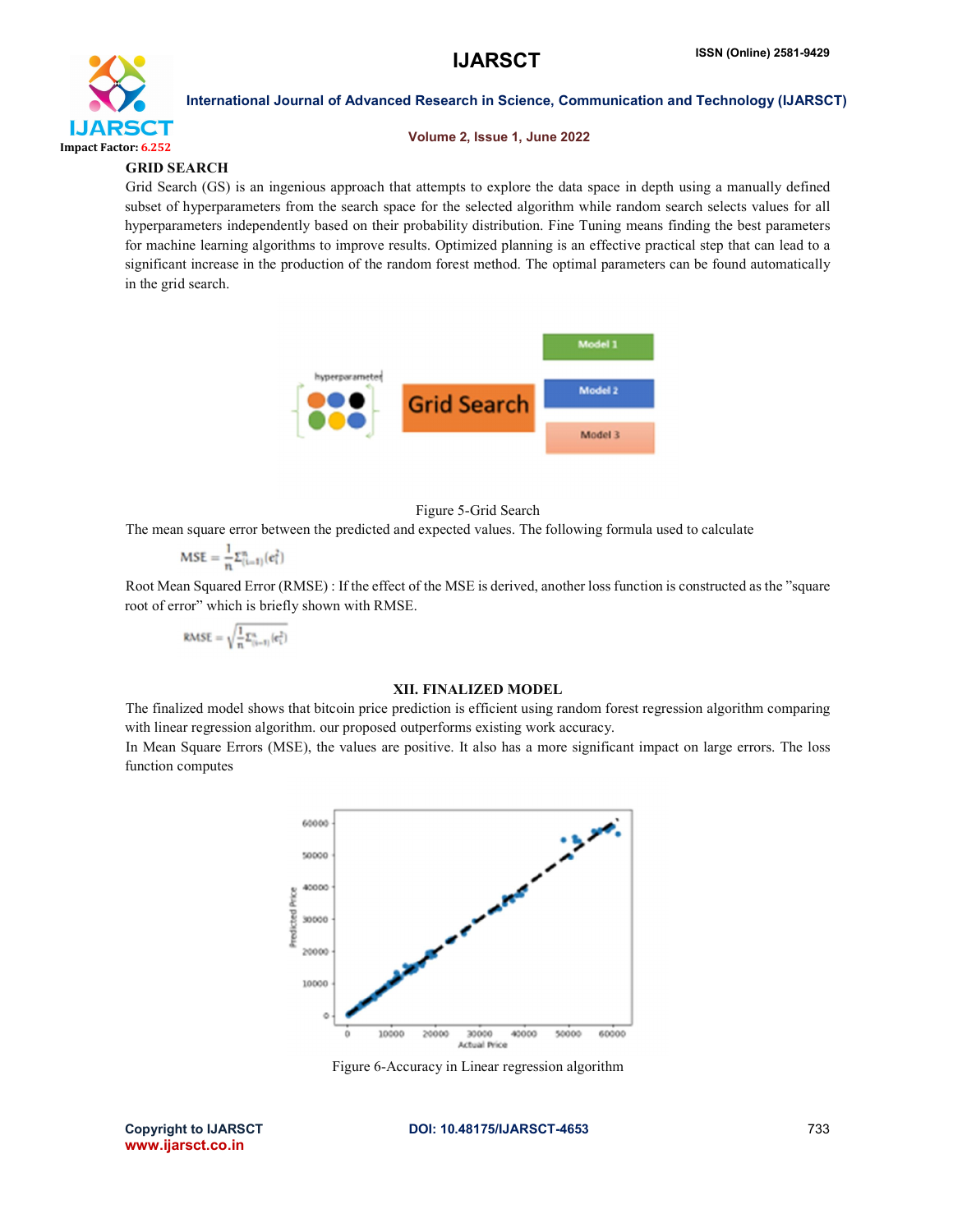# УT Impact Factor: 6.252

International Journal of Advanced Research in Science, Communication and Technology (IJARSCT)

### Volume 2, Issue 1, June 2022



Figure 7-Accuracy in Random forest algorithm

### XIII. WEB SCRAPING

In this model, Beautiful Soup is used for scraping and parsing the data . Step1: We are going to scrape data from the following url https://bitinfocharts.com//bitcoin/ Step2: Code for collecting data from url is implemented in Python using BeautifulSoup. Step3: Collected data is used as per the requirement.





### XIV. USER INTERFACE

- Flask is a Python-based web framework. It is classified as a microframework as it does not require unique tools or libraries. FrontEnd technology is very important as it is the user interface that a user will actually see on the client side, to simplify we have used core technologies on the frontend such as HTML, CSS and Javascript so that the user can view and interact with them data.
- The goal of frontend technology is to provide easy access to the tool without any hassle. Html is the backbone of websites, serves as the skeleton of any network application trendy version of html is html5 pos Css controls web page style which makes website components clean and trouble free at hand for the person without any problem on any instrument.
- MySQL is an open source Relational Database Model System (RDBMS) that follows Structured query language (SQL) as syntax and is licensed under GNU, is publicly available to everyone. MySQL is used by around 80% of existing business applications, including large companies like Facebook, NetFlix, Google, Amazon as a database system to store most of their data

### XV. FINAL PRICE PREDICTION

• The result shows that bitcoin price prediction is efficient using the random forest regression algorithm. Random forest regression achieves approximately 97.5% accuracy in price prediction, while linear regression achieves 95.8% accuracy. Our proposed work exceeds the accuracy of existing work.

www.ijarsct.co.in